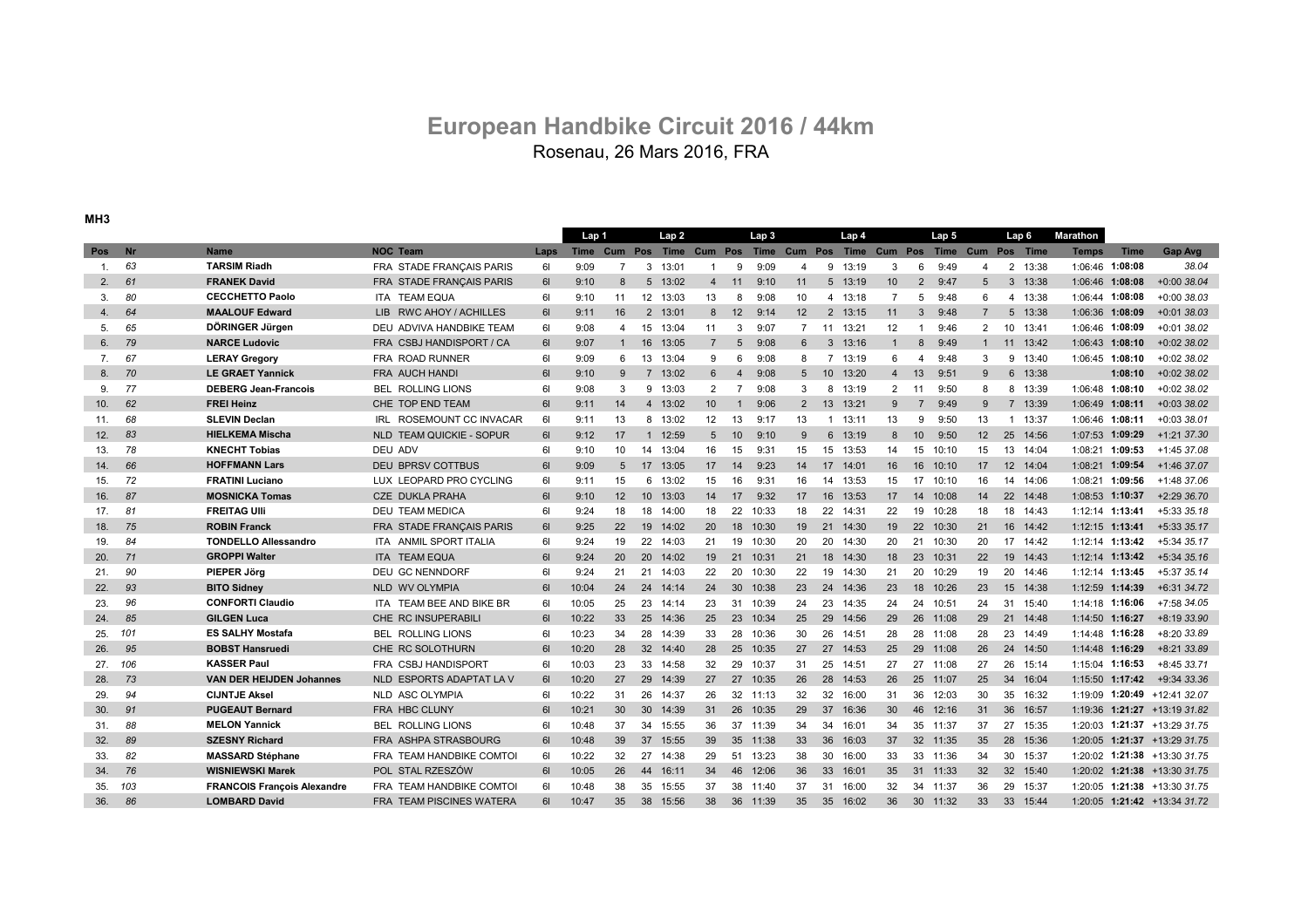| 37.<br>109        | <b>QUAILE Johan</b>         | <b>TEAM PISCINES WATERA</b><br><b>FRA</b> | 61 | 11:23 | 46 | 39<br>16:07 | 40 | 42                       | 11:45 | 43 | 43                | 16:52    | 43 | 42                | 12:14 | 43                       | 37                       | 16:58    | 1:23:45 |         | $1:25:21$ +17:13 30.36 |
|-------------------|-----------------------------|-------------------------------------------|----|-------|----|-------------|----|--------------------------|-------|----|-------------------|----------|----|-------------------|-------|--------------------------|--------------------------|----------|---------|---------|------------------------|
| 38. 114           | <b>VAN HOECK Claude</b>     | <b>BEL ROLLING LIONS</b>                  | 6I | 11:23 | 47 | 16:08<br>40 | 43 | 40                       | 11:44 | 42 | 41                | 16:52    | 39 | 41                | 12:13 | 40                       |                          | 38 17:01 | 1:23:46 |         | $1:25:22$ +17:14 30.36 |
| 56<br>39.         | <b>HAERTER Johannes</b>     | <b>FRA</b>                                | 61 | 10:59 | 41 | 16:38<br>46 | 47 | 33                       | 11:36 | 39 | 45                | 16:53    | 40 | 39                | 12:13 | 41                       | 39 17:01                 |          | 1:23:47 |         | $1:25:23$ +17:15 30.36 |
| 59<br>40.         | <b>MARKLEIM Errol</b>       | <b>FRA</b>                                | 61 | 10:59 | 42 | 16:38<br>45 | 46 | 34                       | 11:36 | 40 | 46                | 16:54    | 41 | 37                | 12:12 | 38                       | 40 17:11                 |          | 1:23:47 |         | $1:25:33 +17:2530.30$  |
| 41. 108           | <b>MARTI Albert</b>         | CHE RC WINERTHUR SCHAFFH                  | 61 | 11:22 | 43 | 16:09<br>42 | 44 | 41                       | 11:44 | 45 | 44                | 16:53    | 45 | 44                | 12:15 | 45                       | 41                       | 17:13    | 1:23:51 |         | 1:25:38 +17:30 30.26   |
| 42. 104           | <b>GALLENBACH Oli</b>       | DEU ADVIVA HANDBIKE TEAM                  | 61 | 10:49 | 40 | 16:42<br>47 | 41 | 43                       | 11:45 | 44 | 42                | 16:52    | 42 | 45                | 12:15 | 44                       |                          | 42 17:14 | 1:23:50 |         | $1:25:39$ +17:31 30.26 |
| 43. 102           | FEBVRET Jérôme              | FRA TEAM PISCINES WATERA                  | 61 | 11:23 | 45 | 16:08<br>41 | 42 | 39                       | 11:43 | 41 | 40                | 16:50    | 38 | 43                | 12:15 | 39                       | 44                       | 17:18    | 1:23:49 |         | 1:25:39 +17:31 30.26   |
| 44. 112           | <b>TRIENDL Christiaan</b>   | DEU RLSC HOLZKIRCHEN                      | 61 | 11:22 | 44 | 16:09<br>43 | 45 | 44                       | 11:46 | 46 | 39                | 16:50    | 44 | 40                | 12:13 | 42                       | 43                       | 17:17    | 1:23:48 |         | $1:25:40$ +17:32 30.26 |
| 45. 113           | <b>VAN DER MEEREN Aaron</b> | DEU ADELANTE ON WHEELS                    | 61 | 11:50 | 48 | 16:53<br>48 | 48 | 45                       | 11:46 | 47 | 38                | 16:45    | 46 | 38                | 12:12 | 46                       | 47                       | 18:55    | 1:26:17 |         | $1:28:25$ +20:17 29.31 |
| 46. 110           | <b>RINGUET Jean Yves</b>    | <b>FRA HBC CLUNY</b>                      | 61 | 12:12 | 50 | 17:11<br>49 | 49 | 47                       | 12:14 | 48 | 47                | 17:09    | 47 | 47                | 12:36 | 47                       | 45                       | 17:21    | 1:26:50 |         | 1:28:46 +20:38 29.20   |
| 98<br>47.         | <b>BONANNI David</b>        | FRA HANDISPORT PONTARLIE                  | 61 | 12:19 | 51 | 50<br>17:51 | 51 | 48                       | 12:38 | 49 | 49                | 17:15    | 49 | 48                | 12:42 | 48                       | 46                       | 17:45    | 1:28:33 |         | $1:30:33$ +22:25 28.62 |
| 97<br>48.         | <b>BLACHE Yannick</b>       | FRA HANDIVIENNE                           | 61 | 12:58 | 52 | 53<br>19:28 | 53 | 52                       | 13:24 | 52 | 51                | 20:58    | 51 | 50                | 15:53 | 50                       |                          | 48 22:56 | 1:43:29 |         | $1:45:39$ +37:31 24.53 |
| 49. 100           | <b>DONGHI Gian Paolo</b>    | CHE RC INSUPERABILI                       | 51 | 13:15 | 53 | 52<br>19:11 | 52 | 50                       | 13:22 | 51 | 50                | 19:46    | 50 | 49                | 14:46 | 49                       |                          |          |         |         | $1:20:22$ +25:50 26.88 |
| 74<br>50.         | <b>NUNES Mathieu</b>        | FRA STADE FRANÇAIS PARIS                  | 41 | 10:47 | 36 | 36<br>15:55 | 35 | 53                       | 27:41 | 53 |                   | 52 27:14 | 52 |                   |       |                          |                          |          |         |         | $1:21:38$ +21:34 21.16 |
| 69<br><b>DNF</b>  | <b>RIDER Israel</b>         | ESP HANDBIKE BARCELONA                    | 51 | 9:08  |    | 13:03       | 3  |                          | 9:07  |    | $12 \overline{ }$ | 13:21    | 5  | $12 \overline{ }$ | 9:50  |                          | $\overline{\phantom{a}}$ |          |         | 0:54:32 | $-1139.61$             |
| DNF 115           | <b>VERAZZI Mathieu</b>      | FRA TEAM HANDBIKE COMTOI                  | 41 | 11:52 | 49 | 18:13<br>51 | 50 | 49                       | 12:43 | 50 | 48                | 17:14    | 48 | $\overline{a}$    |       | $\sim$                   |                          |          |         | 1:00:04 | $-2t$ 28.76            |
| 92<br><b>DNF</b>  | <b>NEUSKE Markolf</b>       | DEU TEAM PRO ACTIV / VFR                  | 3I | 10:21 | 29 | 14:39<br>31 | 30 | 24                       | 10:35 | 28 |                   |          |    |                   |       | ۰                        |                          |          |         | 0:35:36 | $-3t$ 36.39            |
| <b>DNF</b><br>-42 | <b>RIVA Claudio</b>         | ITA PD3R ITALIA                           | 21 | 20:03 | 54 | 32:00<br>54 | 54 | $\overline{\phantom{a}}$ |       |    |                   |          |    | $\sim$            |       | $\overline{\phantom{a}}$ |                          |          |         | 0:52:04 | $-4t$ 16.59            |
|                   |                             |                                           |    |       |    |             |    |                          |       |    |                   |          |    |                   |       |                          |                          |          |         |         |                        |

## **MH2**

|         |        |                              |                          |                | Lap 1       |                   |                 | Lap2    |              |     | Lap 3       |              |                 | Lap <sub>4</sub> |     |        | Lap 5       |     | Lap 6                    |             | Marathon     |         |                              |
|---------|--------|------------------------------|--------------------------|----------------|-------------|-------------------|-----------------|---------|--------------|-----|-------------|--------------|-----------------|------------------|-----|--------|-------------|-----|--------------------------|-------------|--------------|---------|------------------------------|
| Pos Nr  |        | <b>Name</b>                  | <b>NOC Team</b>          | Laps           | <b>Time</b> | Cum               | Pos             | Time    | Cum          | Pos | <b>Time</b> | Cum          | Pos             | Time             | Cum | Pos    | <b>Time</b> | Cum | Pos                      | <b>Time</b> | <b>Temps</b> | Time    | Gap Avg                      |
|         | 1.117  | <b>CECILLON Rodolph</b>      | FRA CSBJ HANDISPORT      | 61             | 11:43       |                   |                 | 15:59   |              |     | 2 11:45     |              | 4               | 16:48            |     |        | 12:00       |     | 4                        | 16:44       | :23:20       | 1:25:01 | 30.49                        |
|         | 2. 119 | <b>HINDRICQ Christophe</b>   | <b>BEL ROLLING LIONS</b> | 61             | 11:41       |                   | 4               | 16:01   |              | 3   | 11:45       |              | 3               | 16:48            |     |        | 12:02       |     |                          | 16:42       | 1:23:21      | 1:25:01 | $+0.0030.49$                 |
|         | 3.116  | <b>SCHATTAUER Wolfgang</b>   | AUT ABSV WIEN            | 61             | 11:43       | 4                 |                 | 15:59   | 3            |     | 11:45       |              |                 | 16:47            |     | 3      | 12:03       | 3   |                          | 16:43       | :23:20       | 1:25:02 | +0:01 30.48                  |
|         | 4. 124 | <b>MARCHAL Christophe</b>    | FRA ETOILE HANDISPORT ST | 61             | 12:48       | 5                 | 5               | 18:42   | 5            | 5   | 13:14       | 5            | -5              | 18:27            | 5   | 5      | 14:00       | 5   | 5                        | 19:28       |              |         | 1:34:38 1:36:41 +11:40 26.81 |
|         | 5. 120 | <b>BRÖER Torben</b>          | DEU TEAM RACE STUFF      | 41             | 13:45       |                   | 10              | 19:52   | 10           |     | 14:02       | 8            |                 | 6 20:07          | 6   | $\sim$ |             |     | $\overline{\phantom{a}}$ |             |              | 1:07:48 | -2t 25.49                    |
|         | 6. 126 | <b>WITTWER Reto</b>          | CHE PARA TEAM RACING     | 41             | 14:11       | g                 |                 | 19:25   | 8            | 8   | 14:03       | $\mathbf{Q}$ |                 | 20:25            |     | $\sim$ |             |     | $ -$                     |             |              | 1:08:06 | +0:18 25.37                  |
|         | 7. 118 | <b>PASCAL Patrick</b>        | FRA TEAM PISCINES WATERA | 41             | 13:04       | 6                 | 9               | 19:51   | 6.           | -9  | 14:38       | 6            |                 | 8 20:49          | 8   | $\sim$ |             |     |                          |             |              | 1:08:23 | +0:35 25.26                  |
|         | 8. 122 | <b>GOGOSZ Lukasz</b>         | POL STAL RZESZÓW         | 41             | 14:05       | 8                 |                 | 8 19:32 | $\mathbf{Q}$ | 6   | 14:01       |              |                 | 9 21:34          | 9   |        |             |     | $ -$                     |             |              | 1:09:13 | +1:25 24.96                  |
|         | 9. 128 | <b>FRANCOIS Luc</b>          | <b>BEL ROLLING LIONS</b> | 41             | 14:17       | 10                |                 | 6 19:19 |              | 10  | 15:26       | 10           | 10              | 21:58            | 10  | $\sim$ |             |     |                          |             |              | 1:11:02 | +3:14 24.33                  |
| 10. 125 |        | <b>KÜNSTLE Christoph</b>     | DEU TV UNTERHARMERSBACH  | 4 <sup>1</sup> | 14:19       | 11                | 11              | 20:27   | 11           | 11  | 18:41       | 11           | 11              | 27:40            | 11  | $\sim$ |             |     | $ -$                     |             |              |         | $1:21:09$ +13:21 21.29       |
| 11. 123 |        | <b>MARZOCCHI Fabio</b>       | ITA APRE OLMEDO          | 41             | 16:40       | $12 \overline{ }$ | 12 <sup>2</sup> | 30:10   | 12           |     | 12 21:03    | 12           |                 | 12 28:26         | 12  | $\sim$ |             |     | $\sim$                   |             |              |         | $1:36:21 +28:3317.93$        |
| 12. 129 |        | <b>KOSTYK Nicolas</b>        | FRA HANDI-CLUB CHARLEVIL | 4 <sup>1</sup> | 20:52       | 13                | 13 <sup>2</sup> | 30:45   | 13           | 13  | 23:49       | 13           | 13 <sup>2</sup> | 32:27            | 13  | $\sim$ |             | $-$ | $\sim$ $\sim$            |             |              |         | 1:47:55 +40:07 16.01         |
| REC 121 |        | <b>EYHARABERRY Jean-Marc</b> | FRA AUCH HANDI           | 61             | 11:43       |                   | 3               | 16:00   | 4            | 4   | 11:45       | 4            |                 | 16:45            |     | 4      | 12:03       | 4   | 3                        | 16:44       | 1:23:19      | 1:25:03 | +0:02 30.47                  |

\* reclassified to the H Open

## **MH1**

|            |        |                             |                         |                | Lap 1                                                                      |  | Lap2    |  | Lap <sub>3</sub> |  | Lap 4          |        | Lap 5 | Lap 6                      | Marathon     |             |             |
|------------|--------|-----------------------------|-------------------------|----------------|----------------------------------------------------------------------------|--|---------|--|------------------|--|----------------|--------|-------|----------------------------|--------------|-------------|-------------|
| <b>Pos</b> |        | <b>Name</b>                 | <b>NOC Team</b>         |                | Laps Time Cum Pos Time Cum Pos Time Cum Pos Time Cum Pos Time Cum Pos Time |  |         |  |                  |  |                |        |       |                            | <b>Temps</b> | <b>Time</b> | Gap Avg     |
|            | . 134  | <b>CORNEGLIANI Fabrizio</b> | ITA TEAM EQUA           | 41             | 14:19                                                                      |  | 19.18   |  | 14:02            |  | 20:26          | $\sim$ |       |                            |              | 1:08:06     | 25.37       |
|            | 2. 130 | <b>JAHODA Patrik</b>        | CZE NUTREND SPECIALIZED | 4 <sup>1</sup> | 14:18                                                                      |  | 2 19:18 |  | 14:07            |  | 4 21:55        |        |       |                            |              | 1:09:41     | +1:35 24.80 |
|            | 3.132  | <b>TUOR Alain</b>           | CHE RSC BERN            | 41             | 14:18                                                                      |  | 19:47   |  | 4 15:15          |  | 2 21:35        |        |       |                            |              | 1:10:57     | +2:51 24.35 |
|            | 4. 136 | FRÜH Benjamin               | CHE RC ZÜRICH           | 41             | 14:19                                                                      |  | 19:46   |  | 15:12            |  | $3\quad 21:39$ |        |       | the company of the company |              | 1:10:57     | +2:51 24.35 |